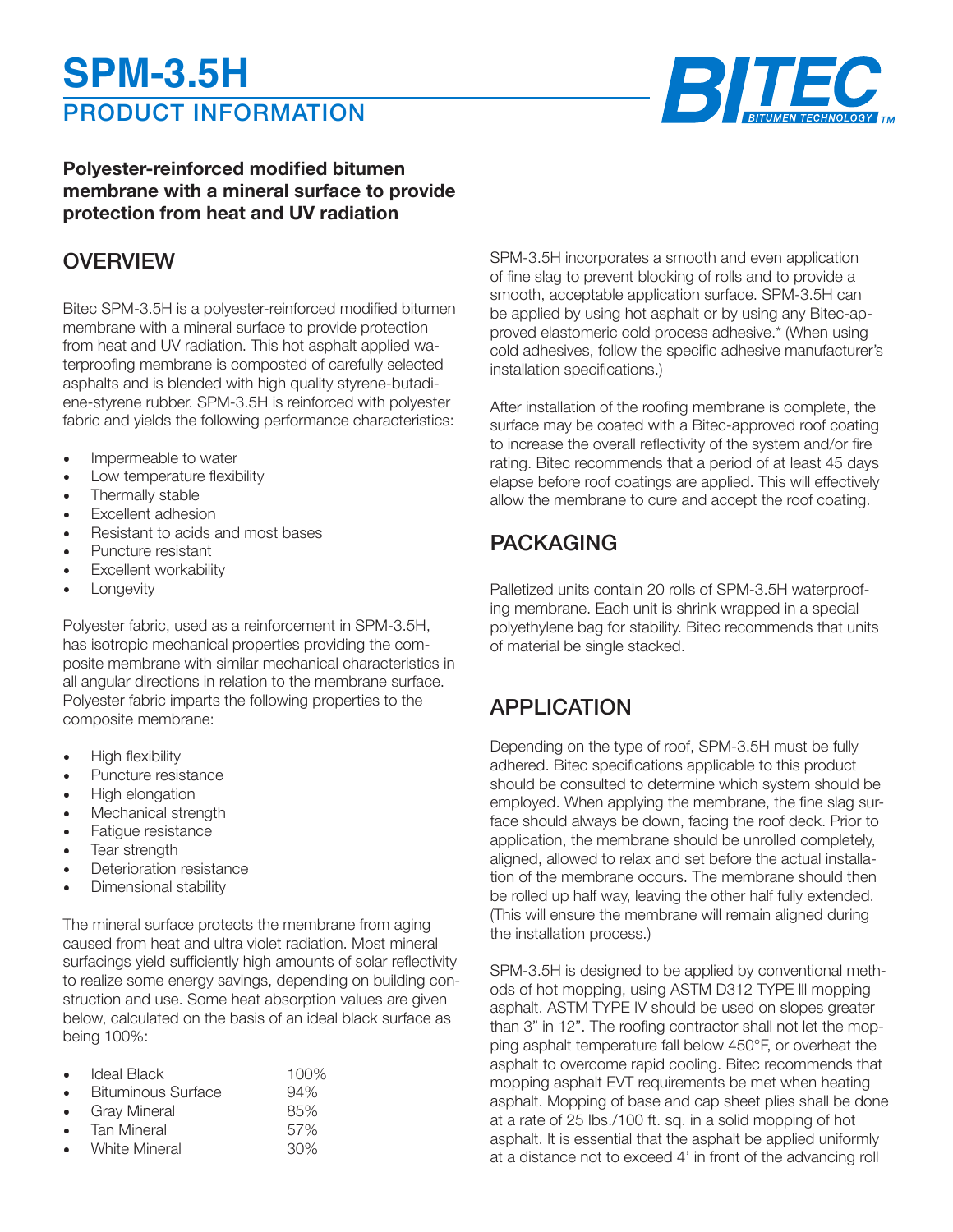# PRODUCT INFORMATION **SPM-3.5H**



surface. A continuous, 1⁄4" bead of uninterrupted mopping asphalt shall be seen coming from the end and side laps. Seams that are not fully bonded can be repaired by inserting a hot trowel between the affected seam and lightly torching. Upon removal of the hot trowel, pressure should be applied to the top ply, forcing the modified bitumen to flow out the desired distance.

All side and end laps should be a minimum of 4 and 6 inches respectively. If the membrane is loose laid, an area of 40" each side of the end lap should be fully bonded to the roof surface.

Bitec SBS hot-applied membranes can be installed in hot roofing asphalt or in Bitec-approved cold process adhesives.\* Bitec SBS membranes are not recommended for use over coal tar or pitch roofs unless the existing deck is separated from the Bitec membrane by a minimum 1⁄2" thick, mechanically attached recovery board. Bitec does not allow the use of plastic roofer's cement with any of its membranes.

As with any roofing project, good roofing practices should always be followed. Consult the Bitec specification and details book for information governing certain systems.

# TOOLS REQUIRED

Tools required to apply Bitec SPM-3.5H waterproofing membrane include: a roofer's kettle, lug bucket, roofer's mop, dial thermometer, spatula or round nose roofer's trowel, propane torch, a roofer's knife, pair of work gloves, flat soled shoes and an ABC dry chemical fire extinguisher at the kettle and on the roof.

Before using this product, be certain that all information concerning the installation of this product and safety guidelines pertaining thereto have been read and fully understood. The application of modified membranes requires the use of explosive gas and molten asphalts, which if mishandled can and will cause personal injury and/or property damage.

# **SAFETY**

#### **Contractor**

It is the contractor's responsibility to observe all fire prevention policies and practices, to train, instruct and warn employees on the use of torching equipment. Follow OSHA and NRCA provisions for fire protection, including but not

limited to those listed in OSHA 1910.151, 155, 156, 157, and 1910.1101, which apply to torch application. The contractor should be familiar with NFPA 58 "Standard for the Storage and Handling of Liquefied Petroleum Gas" and any other appropriate publications of the National LP Gas Association.

#### **Fire Department Regulations**

The contractor should be familiar with all local fire codes in his area. The contractor is responsible for obtaining all necessary permits or certificates before any work is started.

#### **Personnel**

Proper clothing should be worn at all times while installing any modified membrane. Long-sleeve shirt, long pants, leather or durable flat-soled shoes and work gloves. Workmen, other than the torch operator, should be no closer than 3' from open flame.

**NOTE:** The roofing contractor and his employees are the key to success regarding safety. Safety should always be first!